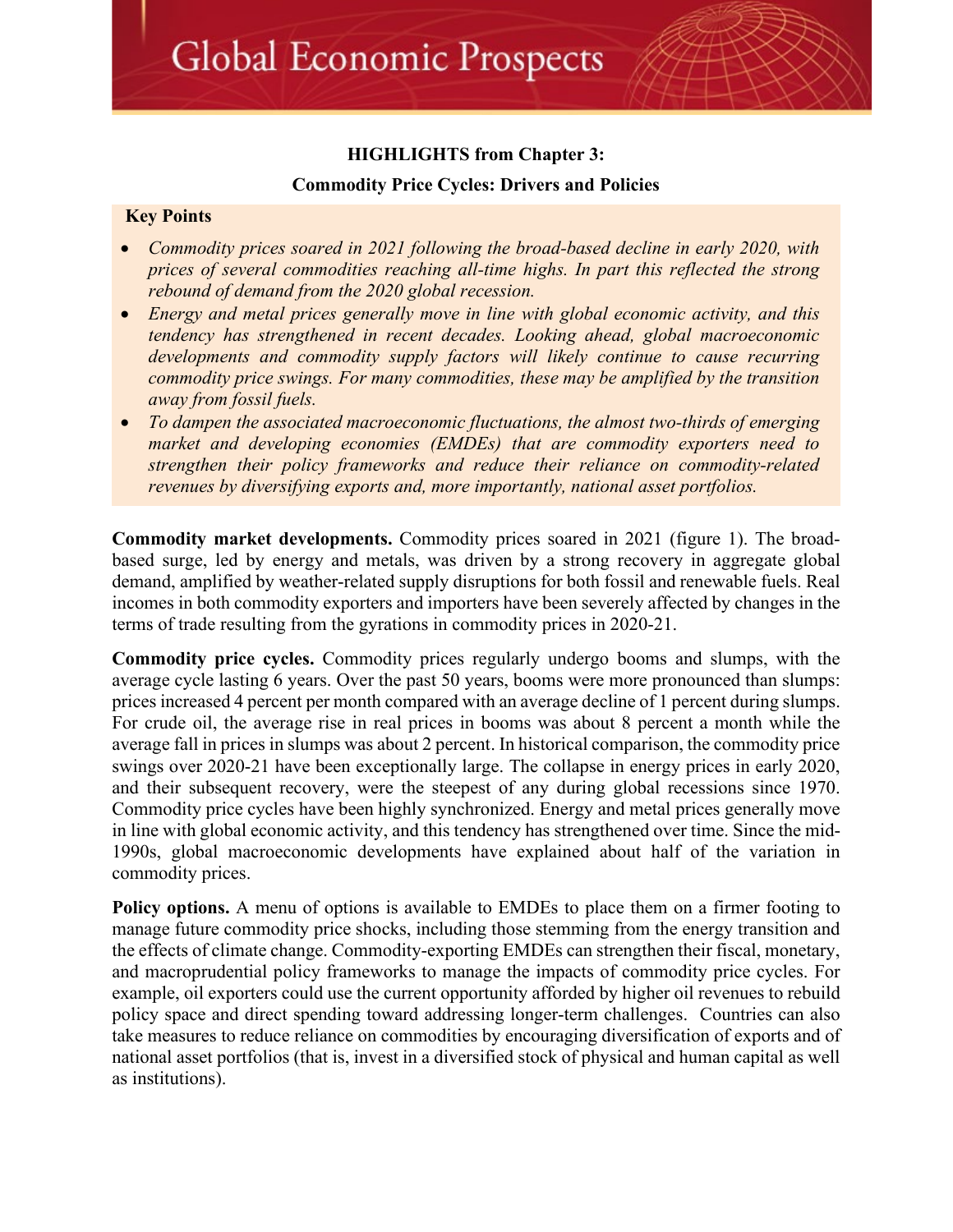# **Global Economic Prospects**

#### **Figure 1. Commodity price cycles**

*Commodity prices soared in 2021, partly reflecting rebounds from the sharp declines during the 2020 global recession. Many EMDEs are heavily reliant on commodity exports. Commodity price cycles tend to comove with the global business cycle. Industrial commodity prices have been largely driven by global commodity price movements, and have become more synchronized over time. On average, commodity price booms have been more pronounced than slumps. The collapse in the energy price index in early 2020 was the steepest of any during global recessions in the past five decades, and the subsequent recovery was likewise the steepest.*



#### **C. Synchronization of industrial production and key commodities**

0.8 Percent of time spent in the same phase







**D. Average duration of commodity cycles**



**E. Average amplitude of commodity cycles F. Energy prices around global recessions and downturns** 



*Sources*: Haver Analytics; International Monetary Fund; UNU-Wider (database); World Bank.

*Note*: EMDEs = emerging market and developing economies

A. Index 100 is January 2020. Monthly average commodity prices, in U.S. dollar terms. Last observation November 2021.

B. Figure shows the median share of exports accounted for by oil, natural gas, copper, and coffee, for EMDE exporters of that commodity. Oil includes 20 EMDEs, copper 6, natural gas 5, and coffee 4. Blue bars show medians and orange whiskers show interquartile ranges.